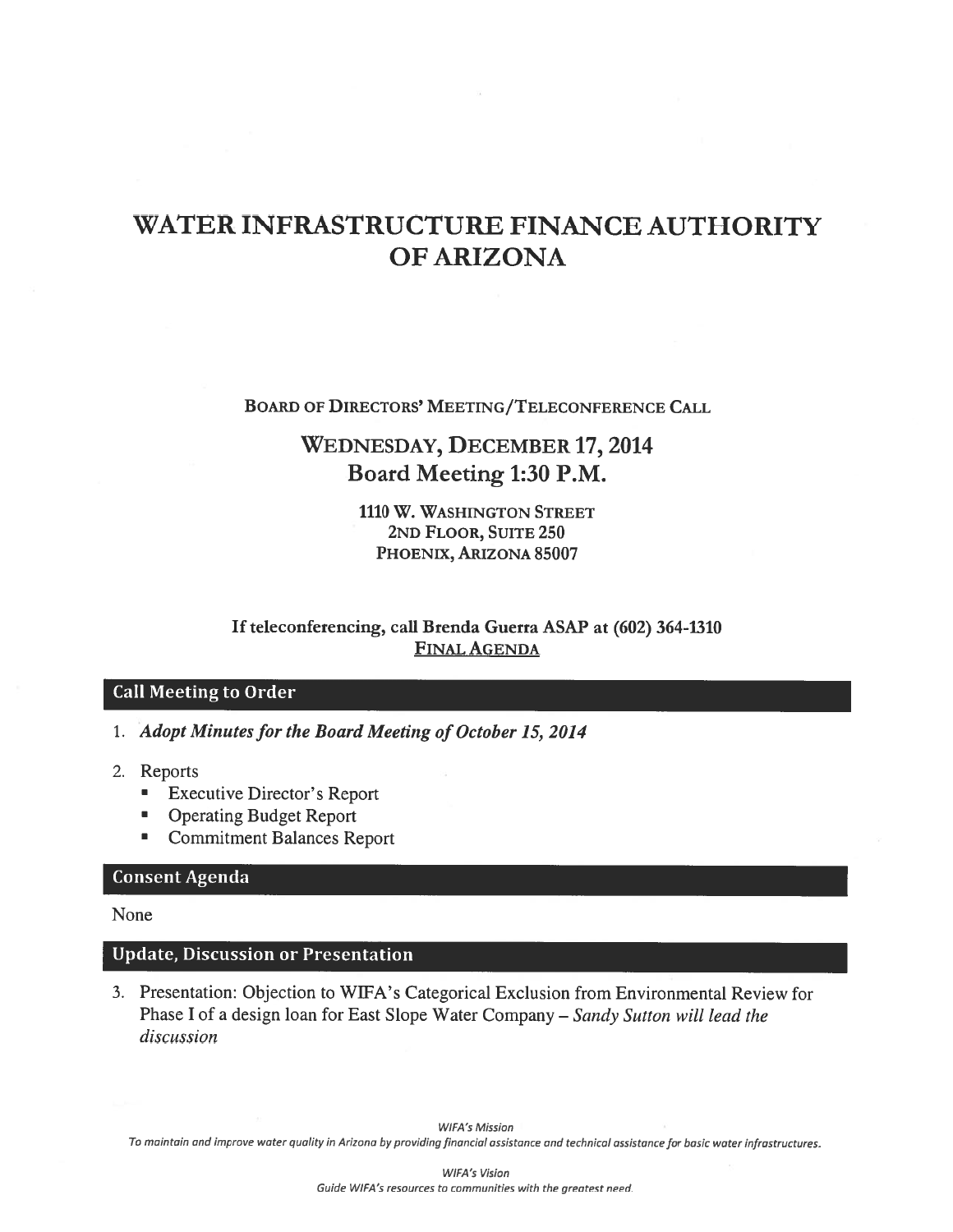### **Call to the Public**

4. Call to the Public: This is the time for the public to comment. Members of the Board may not discuss items that are not specifically identified on the agenda. Pursuant to A.R.S. § 38-431.01(H), action taken as a result of public comment will be limited to directing staff to study the matter, responding to any criticism or scheduling the matter for further consideration and decision at a later date.

### New Agenda Items for Consideration and Action

5. Adopt Revisions to CWRF Financial Assistance Project Priority List Funding Cycle 2015: Sara Konrad will lead the discussion

**CW PPL:** 

Change: Town of Chino Valley (CW-003-2015) amount requested reduced  $\blacksquare$ 

**CW FR:** 

- Add: City of Eloy (CW-005-2015)  $\blacksquare$
- 6. Adopt Revisions to DWRF Financial Assistance Project Priority List Funding Cycle 2015: Sara Konrad will lead the discussion

DW PPL:

- Add: Town of Payson (DW-027-2015)
- Change: Town of Chino Valley (DW-004-2015) amount requested decreased
- Change: Appaloosa Water Company (DW-014-2015) amount requested decreased (ACC approval)
- Change: Truxton Canyon Water Company (DW-018-2015) amount requested and rates decreased (ACC approval)
- Change: Tierra Buena Water Company (DW-020-2015) amount requested increased
- Change: City of Nogales (DW-025-2015) amount requested increased
- Change: Cordes Lakes Water Company (DW-026-2015) amount requested increased

DW FR:

- Add: Town of Payson (DW-027-2015)  $\blacksquare$
- Add: Truxton Canyon Water Company (DW-018-2015)
- Add: City of Nogales (DW-025-2015)
- Add: City of Eloy (DW-024-2015)
- Add: Appaloosa Water Company (DW-014-2015)  $\blacksquare$
- 7. *Review, Discuss & Possible Action:* Approve Loan Resolution Addendum A2015-004 Town of Sahuarita – Request to Establish a Rate Stabilization Fund on Loan 910104-08A – Trish Incognito will lead the discussion
- 8. Review, Discuss & Possible Action: Approve Loan Resolution Addendum A2015-005 -Town of Taylor – Amend Loan Schedule – Exhibit A – Trish Incongnito will lead the discussion

To maintain and improve water quality in Arizona by providing financial assistance and technical assistance for basic water infrastructures.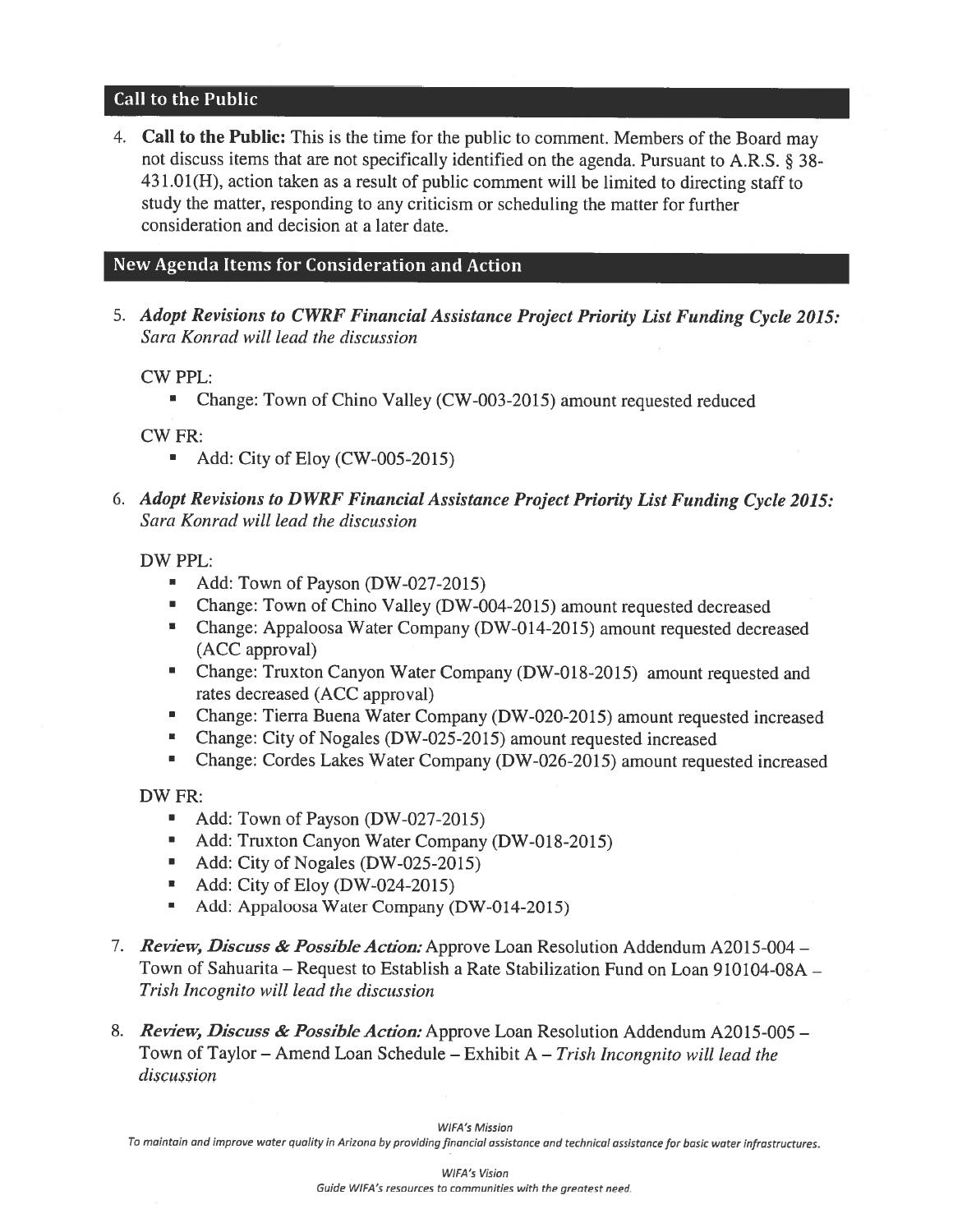9. Review, Discuss & Possible Action: Lake Havasu City Refinancing Request, 2005 GADA Loan - Sandy Sutton, Trish Incognito and Bill Davis, WIFA's Financial Advisor, will lead the discussion

# **Meeting Conclusion & Adjournment**

10. New Business/Issues:

• Next Board Meeting Date - Wednesday, February 18, 2015 at 1:30PM in Phoenix, Arizona

**WIFA's Mission** To maintain and improve water quality in Arizona by providing financial assistance and technical assistance for basic water infrastructures.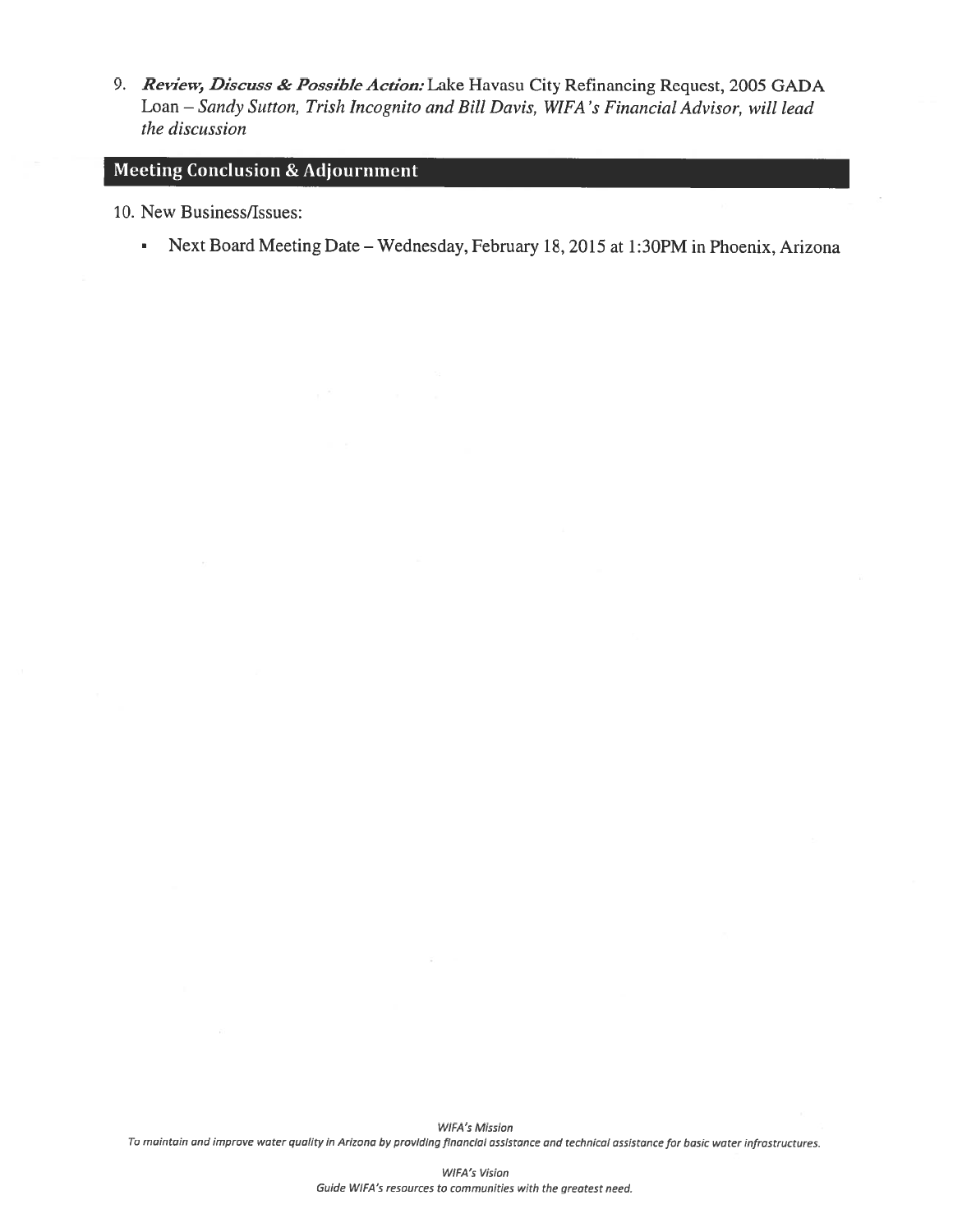## **Arizona's Clean Water Revolving Fund 2015 Funding Cycle ‐ Priority List for Clean Water Revolving Fund December 2014**

|            |                                                  |                   |               |                                                      |               | <b>Amount</b>         |                |
|------------|--------------------------------------------------|-------------------|---------------|------------------------------------------------------|---------------|-----------------------|----------------|
|            |                                                  |                   |               |                                                      |               | <b>Requested /</b>    |                |
| <b>PPL</b> |                                                  |                   |               |                                                      | Project       | <b>Probable Green</b> |                |
|            | <b>Rank Applicant</b>                            | <b>Population</b> |               | <b>County Project Name</b>                           | <b>Number</b> | <b>Amount</b>         | <b>Subsidy</b> |
|            |                                                  |                   |               | Buckskin Sanitary District Area 5-6                  |               |                       |                |
|            | <sup>-</sup> Buckskin Sanitary District          |                   | 1,768 La Paz  | Wastewater Conveyance & Treatment                    | 004 2015      | \$915,000.00          | 70%            |
|            |                                                  |                   |               |                                                      |               |                       |                |
|            | <sup>1</sup> Tri-city Regional Sanitary District | 4,014 Gila        |               | <b>Tri-City Regional Sanitary District</b>           | 001 2015      | \$45,685,204.00       | 80%            |
|            |                                                  |                   |               |                                                      |               | \$3,000,000.00 /      |                |
|            |                                                  |                   |               |                                                      |               | Categorical           |                |
| 3          | <sup>3</sup> Show Low, City of                   |                   | 10,700 Navajo | <b>Wastewater Treatment Plant</b>                    | 002 2015      | \$600,000.00          | 80%            |
|            |                                                  |                   |               |                                                      |               |                       |                |
| 4          | <sup>+</sup> Chino Valley, Town of               |                   | 5,100 Yavapai | Purchase of WWTP and Installation of Screen 003 2015 |               | \$3,442,500.00        | 75%            |
|            |                                                  |                   |               | Lift Station and Wastewater Treatment                |               |                       |                |
|            | <sup>1</sup> Eloy, City of                       | 10,820 Pinal      |               | <b>Facility Improvements</b>                         | 005 2015      | \$920,000.00          | 80%            |

#### **Total:**

**\$50,642,704.00**

1 *Eligible for disadvantaged community designation*

2 *New project on PPL*

3 *Eligible for Green Project Reserve*

4 *Board approved; subsidy locked in at time of board resolution*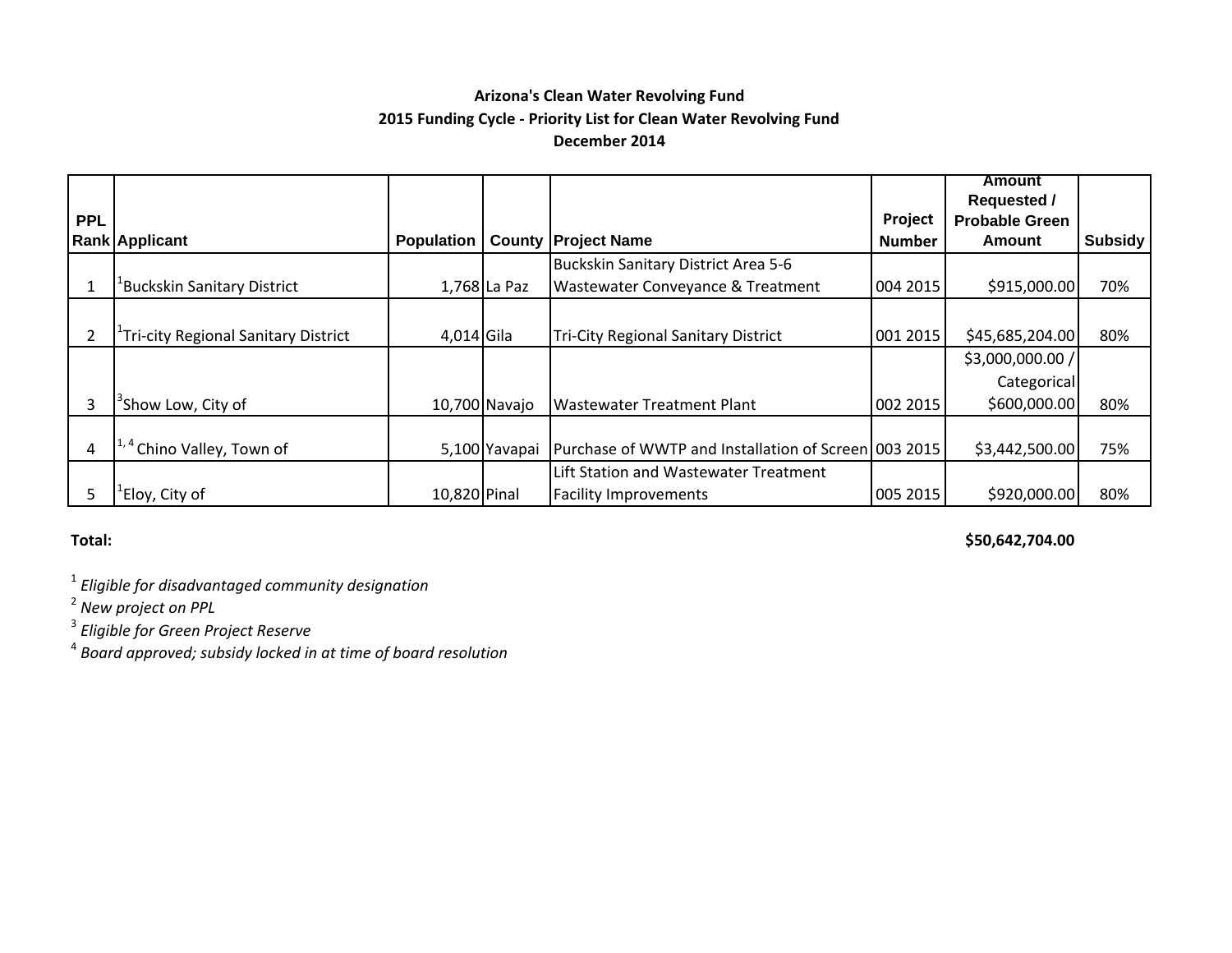### **Arizona's Clean Water Revolving Fund 2015 Funding Cycle ‐ Fundable Range December 2014**

| <b>Fundable</b> |            |                       |                   |                      |                                       |                |                |         |
|-----------------|------------|-----------------------|-------------------|----------------------|---------------------------------------|----------------|----------------|---------|
| Range           | <b>PPL</b> |                       |                   |                      |                                       | <b>Project</b> | Amount         |         |
| Rank            |            | Rank Applicant        | <b>Population</b> |                      | <b>County Project Title</b>           | <b>Number</b>  | Reauested      | Subsidy |
|                 |            |                       |                   |                      | Purchase of WWTP and Installation of  |                |                |         |
|                 |            | Chino Valley, Town of |                   | 5,100 Yavapai Screen |                                       | 0032015        | \$3,442,500.00 | 75%     |
|                 |            |                       |                   |                      | Lift Station and Wastewater Treatment |                |                |         |
|                 |            | Eloy, City of         | 10,820 Pinal      |                      | <b>Facility Improvements</b>          | 005 2015       | \$920,000.00   | 80%     |

**Total:**

**\$3,442,500.00**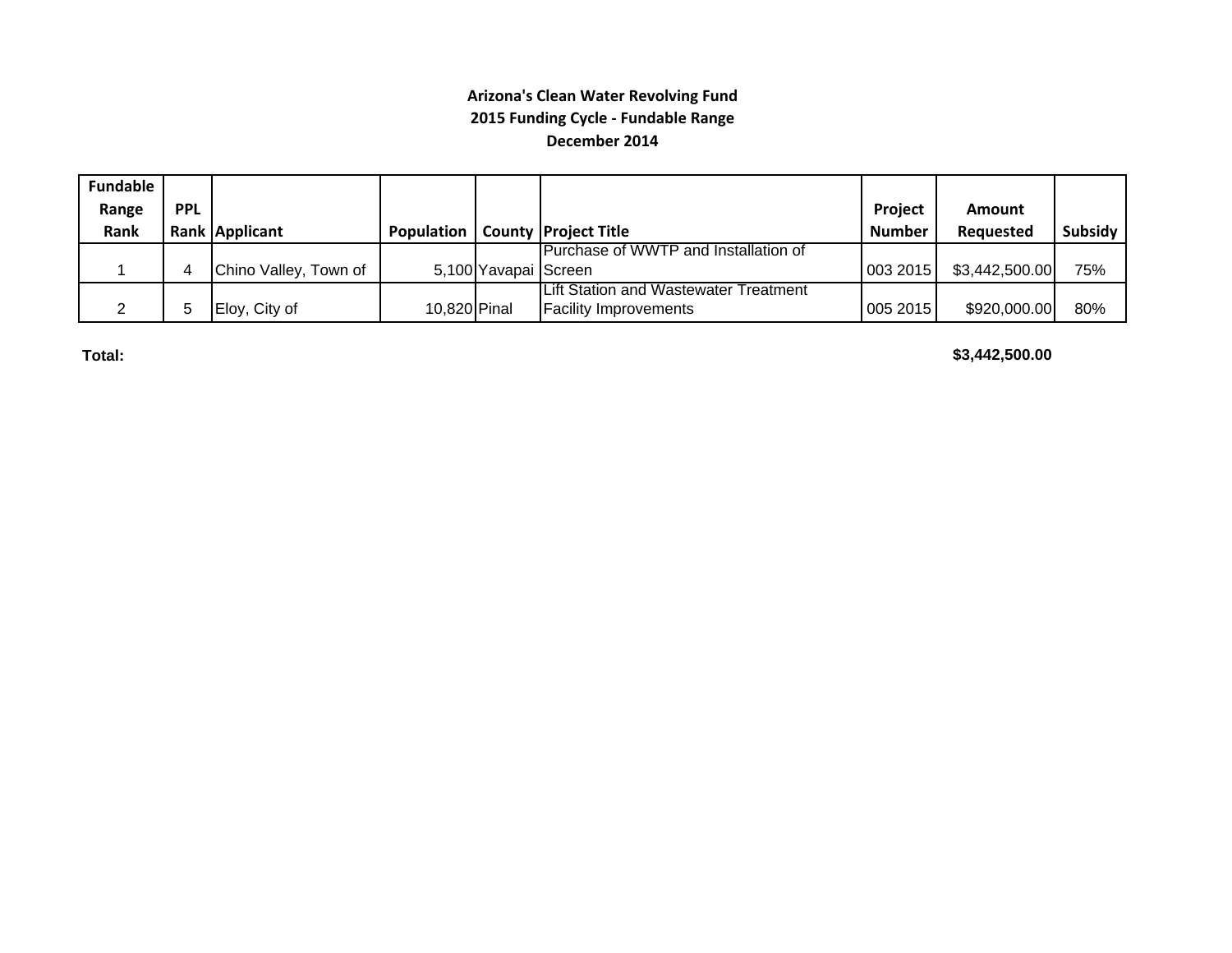### **Arizona's Drinking Water Revolving Fund 2015 Funding Cycle ‐ Priority List for Drinking Water Revolving Fund December 2014**

|                |                                                    |                   |                |                                               |               | <b>Amount</b>         |                |
|----------------|----------------------------------------------------|-------------------|----------------|-----------------------------------------------|---------------|-----------------------|----------------|
|                |                                                    |                   |                |                                               |               | <b>Requested /</b>    |                |
| <b>PPL</b>     |                                                    |                   |                |                                               | Project       | <b>Probable Green</b> |                |
|                | Rank Applicant                                     | <b>Population</b> | County         | <b>Project Name</b>                           | <b>Number</b> | <b>Amount</b>         | <b>Subsidy</b> |
|                |                                                    |                   |                |                                               |               |                       |                |
| $\mathbf{1}$   | Cienega Water Company                              |                   | 140 La Paz     | Fluoride Treatment and System Upgrades        | 006 2015      | \$50,000.00           | 70%            |
|                |                                                    |                   |                | Arsenic Removal System and Well Site          |               |                       |                |
| $\overline{2}$ | <sup>1</sup> Monte Vista Water Company             |                   | 85 Cochise     | Improvements                                  | 008 2015      | \$60,000.00           | 75%            |
| 3              | Harrisburg Utility Company, Inc.                   |                   | 959 La Paz     | Water Storage Tank Replacement                | 007 2015      | \$115,000.00          | 75%            |
| 4              | Sun Leisure Utility Company                        |                   | 100 Yuma       | Uranium Treatment and Well Pump               | 021 2015      | \$50,000.00           | 80%            |
| 5              | Cibola Mutual Water Co. Inc.                       |                   | 70 La Paz      | <b>TTHM Removal System</b>                    | 001 2015      | \$90,000.00           | 80%            |
| 6              | Tierra Buena Water Company Inc.                    |                   | 320 Maricopa   | <b>Arsenic Remediation</b>                    | 020 2015      | \$899,506.00          | 85%            |
|                |                                                    |                   |                |                                               |               | \$11,000,000.00 /     |                |
|                |                                                    |                   |                |                                               |               | Categorical           |                |
| $\overline{7}$ | <sup>1, 2, 3</sup> Payson, Town of                 | 15,430 Gila       |                | CC Cragin Water Supply Project                | 027 2015      | \$2,184,000.00        | 75%            |
|                |                                                    |                   |                |                                               |               |                       |                |
|                |                                                    |                   |                | Arsenic Treatment, Transmission               |               |                       |                |
| 8              | Truxton Canyon Water Company                       |                   | 2,202 Mohave   | Replacement, & Well Electric Changeover       | 018 2015      | \$259,800.00          | 85%            |
|                |                                                    |                   |                |                                               |               | \$200,000.00 /        |                |
|                |                                                    |                   |                |                                               |               | Categorical           |                |
| 9              | <sup>3</sup> Cordes Lakes Water Company            |                   | 2,900 Yavapai  | Water Loss Reduction Program                  | 026 2015      | \$100,000.00          | 80%            |
| 10             | Christopher Creek Haven                            |                   | $225$ Gila     | <b>Storage Tank Replacement</b>               | 015 2015      | \$30,000.00           | 85%            |
|                |                                                    |                   |                |                                               |               | \$3,500,000.00 /      |                |
|                |                                                    |                   |                | Water Supply / Water Sustainability &         |               | Categorical           |                |
| 11             | $1, 3, 4$ Williams, City of                        |                   | 3,145 Coconino | Storage                                       | 002 2015      | \$965,000.00          | 80%            |
|                |                                                    |                   |                | Water System Improvements & Purchase          |               |                       |                |
|                |                                                    |                   |                | City of Prescott Water Distribution System in |               |                       |                |
| 12             | <sup>1,4</sup> Chino Valley, Town of               |                   | 1,200 Yavapai  | Chino Valley                                  | 004 2015      | \$4,545,000.00        | 80%            |
|                |                                                    |                   |                |                                               |               |                       |                |
| 13             | <sup>1</sup> Yarnell Water Improvement Association |                   | 1,700 Yavapai  | Repairs due to Yarnell Wildfire               | 011 2015      | \$1,200,000.00        | 75%            |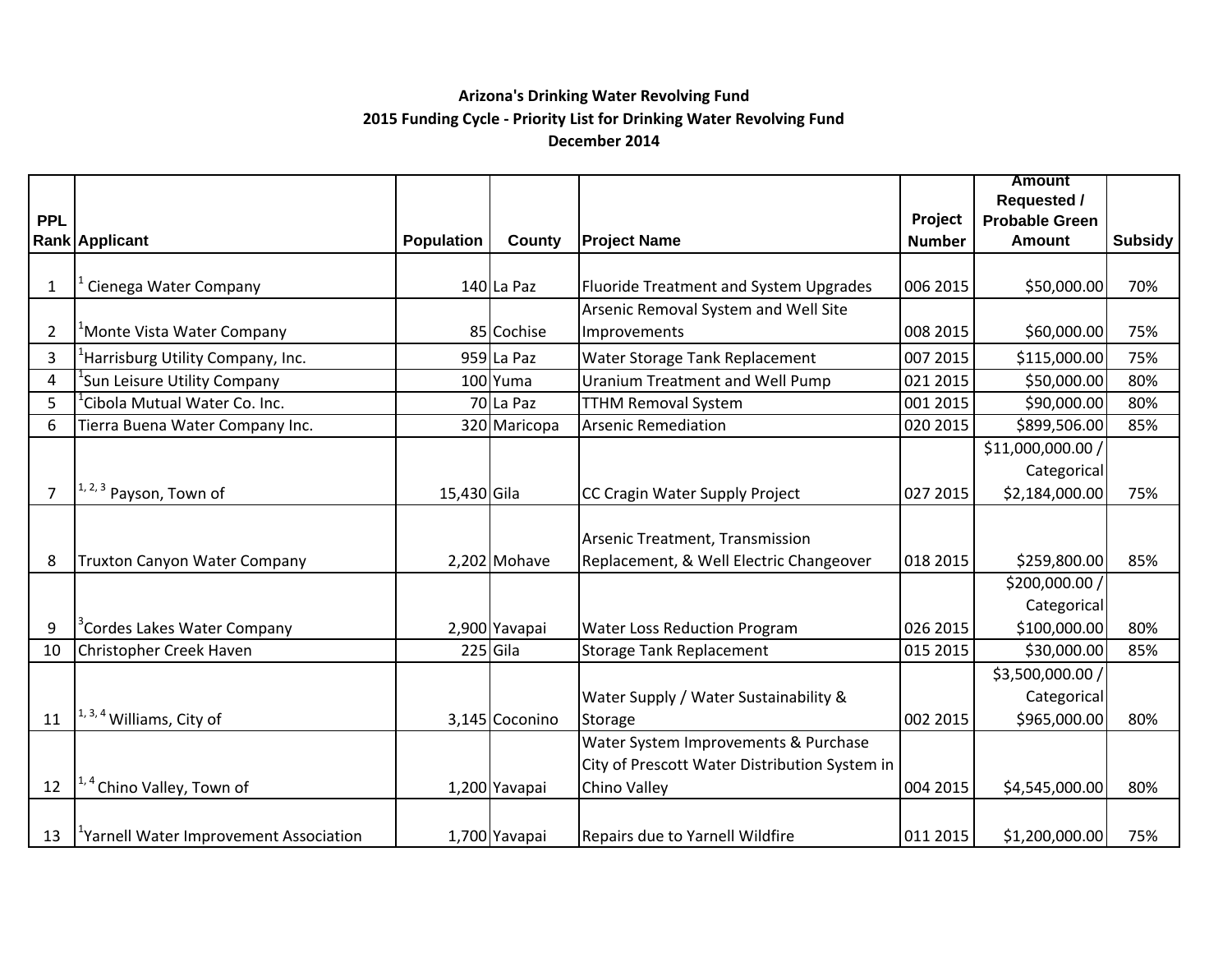|            |                                                  |                           |                   |                                             |               | <b>Amount</b>         |                |
|------------|--------------------------------------------------|---------------------------|-------------------|---------------------------------------------|---------------|-----------------------|----------------|
|            |                                                  |                           |                   |                                             |               | <b>Requested /</b>    |                |
| <b>PPL</b> |                                                  |                           |                   |                                             | Project       | <b>Probable Green</b> |                |
|            | Rank Applicant                                   | <b>Population</b>         | County            | <b>Project Name</b>                         | <b>Number</b> | <b>Amount</b>         | <b>Subsidy</b> |
|            |                                                  |                           |                   |                                             |               |                       |                |
| 14         | <sup>1</sup> Somerton, City of                   | $1,121$ <sup>5</sup> Yuma |                   | Purchase of Orange Grove Water Company      | 019 2015      | \$550,000.00          | 80%            |
|            |                                                  |                           |                   |                                             |               |                       |                |
| 15         | <sup>1</sup> Montezuma Rimrock Water Company LLC |                           | 450 Yavapai       | Storage Tank Replacement                    | 013 2015      | \$108,000.00          | 80%            |
| 16         | <sup>1</sup> Diamond Valley Water District       |                           | 2,800 Yavapai     | System Replacement                          | 005 2015      | \$500,000.00          | 80%            |
|            |                                                  |                           |                   | Arsenic Treatment, Booster Pumps &          |               |                       |                |
| 17         | <sup>4</sup> Sunrise Water Company               |                           | 4,350 Maricopa    | <b>Storage Tank</b>                         | 012 2015      | \$755,000.00          | 80%            |
|            |                                                  |                           |                   |                                             |               | \$2,500,000.00 /      |                |
|            |                                                  |                           |                   | Extreme West Pressure Zone (EWPZ) Storage   |               | Categorical           |                |
| 18         | <sup>3</sup> Nogales, City of                    |                           | 19,751 Santa Cruz | and Improvements                            | 025 2015      | \$350,000.00          | 80%            |
|            |                                                  |                           |                   | Capital Improvements (Storage, Electric and |               |                       |                |
| 19         | <b>Clear Springs Utility Company</b>             |                           | 1,180 Cochise     | Waterline)                                  | 009 2015      | \$426,249.00          | 85%            |
| 20         | <sup>1</sup> Clarkdale, Town of                  |                           | 4,026 Yavapai     | <b>Water System Security Improvements</b>   | 016 2015      | \$68,000.00           | 80%            |
|            |                                                  |                           |                   | Pump Station and Reservoir Improvements,    |               |                       |                |
| 21         | <sup>'</sup> Eloy, City of                       | $11,125$ Pinal            |                   | Well Rehab, Waterline                       | 024 2015      | \$4,500,000.00        | 80%            |
|            |                                                  |                           |                   |                                             |               |                       |                |
| 22         | Sandario Water Company                           |                           | 1,000 Pima        | Capital Improvements (Storage & Electrical) | 010 2015      | \$587,650.00          | 85%            |
| 23         | <sup>1</sup> Appaloosa Water Company             |                           | 630 Yavapai       | <b>Backup Generator</b>                     | 014 2015      | \$41,000.00           | 80%            |
|            |                                                  |                           |                   | Water Main Replacement - Crawford Street,   |               |                       |                |
| 24         | Nogales, City of                                 |                           | 21,830 Santa Cruz | McNab to Sonita                             | 017 2015      | \$630,000.00          | 85%            |
| 25         | Litchfield Park Service Company                  |                           | 39,000 Maricopa   | LPSCO Recharge Wells                        | 003 2015      | \$1,755,000.00        | 90%            |

**Total:**

**\$34,420,205.00**

1 *Eligible for disadvantaged community designation* 2 *New project on PPL*

3 *Eligible for Green Project Reserve* 4 *Board approved; subsidy locked in at time of board resolution*

5 *Population of Orange Grove Water System*